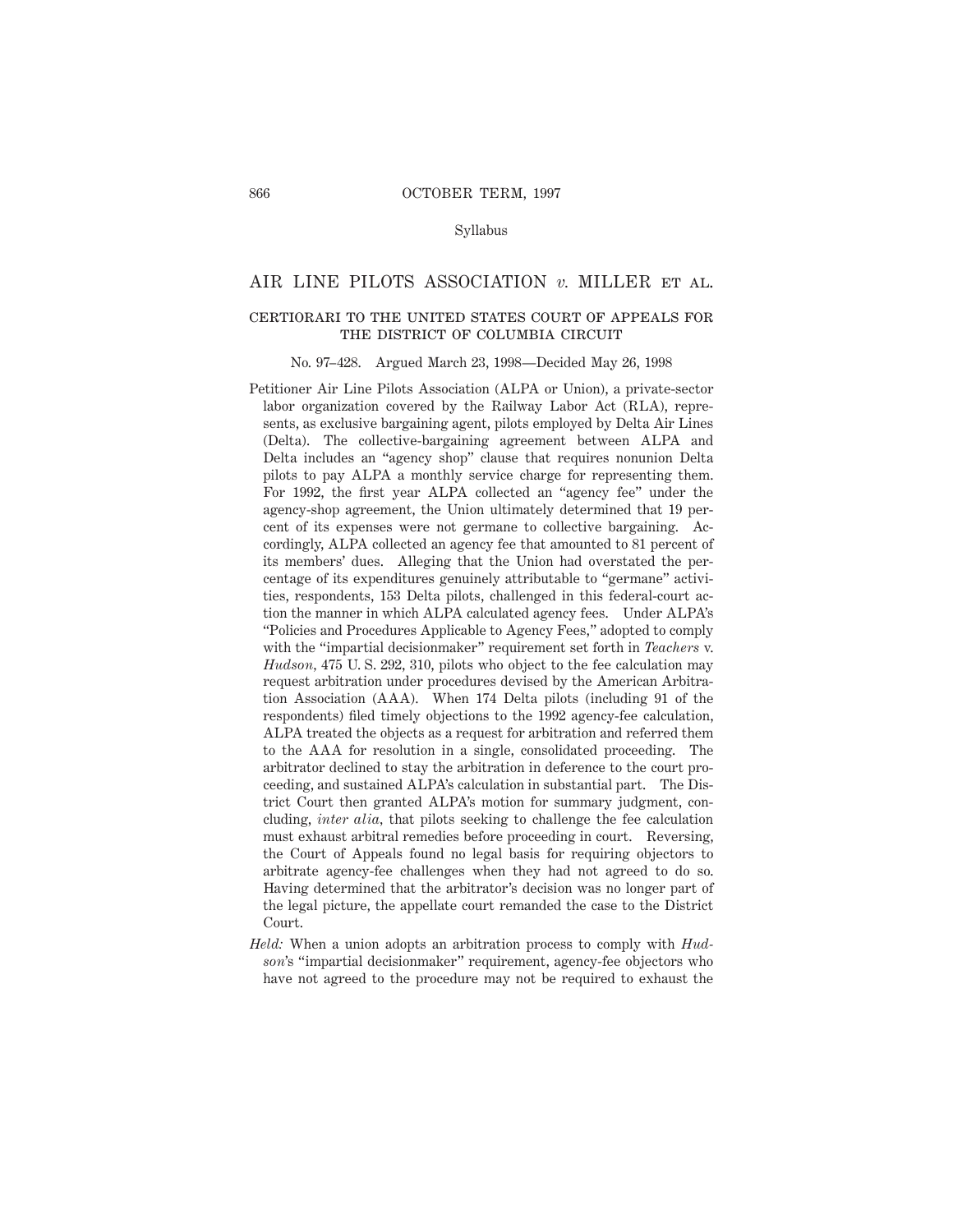### Syllabus

arbitral remedy before challenging the union's calculation in a federalcourt action. Pp. 872–880.

(a) Section 2, Eleventh, of the RLA allows employers and unions to conclude agency-shop agreements. Under such arrangements, nonmembers must pay their fair share of union expenditures necessarily or reasonably incurred in performing the duties of an exclusive employee representative dealing with the employer on labor-management issues. *Ellis* v. *Railway Clerks,* 466 U. S. 435, 448. To avoid constitutional shoals, however, fee objectors cannot be compelled to pay costs unrelated to those representative duties. See, *e. g., id.,* at 448–455. In *Hudson,* a public-sector case in which limitations on the use of agency fees were prompted directly by the First Amendment, the Court held that unions and employers must provide three procedural protections for nonunion workers who object to the agency-fee calculation: sufficient information to gauge the fee's propriety, 475 U. S., at 306; "a reasonably prompt opportunity to challenge the amount of the fee before an impartial decisionmaker," *id.,* at 310; and the escrowing of any amount of the fee "reasonably in dispute" while the challenge is pending, *ibid.* Pp. 872–874.

(b) The parties have not challenged the Court of Appeals' determination that *Hudson*'s safeguards transfer fully to employment relations governed by the RLA. Accordingly, the Court turns to the question whether agency-fee objectors must exhaust *Hudson*'s "impartial decisionmaker" procedure before pursuing their claims in federal court. The Court answers that question "no," and rejects ALPA's request to extend the discretionary exhaustion-of-remedies doctrine, see *McCarthy* v. *Madigan,* 503 U. S. 140, 144, to agency-fee arbitration. A principal purpose of that doctrine—allowing agencies, not courts, to have primary responsibility for the programs that Congress has charged them to administer, see *id.,* at 145—is not relevant here: ALPA seeks exhaustion of an arbitral remedy established by a private party, not of an administrative remedy established by Congress. As a rule, arbitration is a matter of contract, and a party ordinarily cannot be required to submit to arbitration any dispute which he or she has not agreed so to submit. *E. g., Steelworkers* v. *Warrior & Gulf Nav. Co.,* 363 U. S. 574, 582. ALPA, it is true, acted to comply with *Hudson* rather than out of its own unconstrained choice. But the purpose of *Hudson*'s "impartial decisionmaker" requirement is to advance the swift, fair, and final settlement of objectors' rights, see 475 U. S., at 307, not to compel objectors to pursue arbitration. The Court resists reading *Hudson* in a manner that might frustrate its very purpose. ALPA's assertion of the efficiency served by requiring objectors to proceed first to arbitration, thereby gaining definition of the scope of the dispute, overstates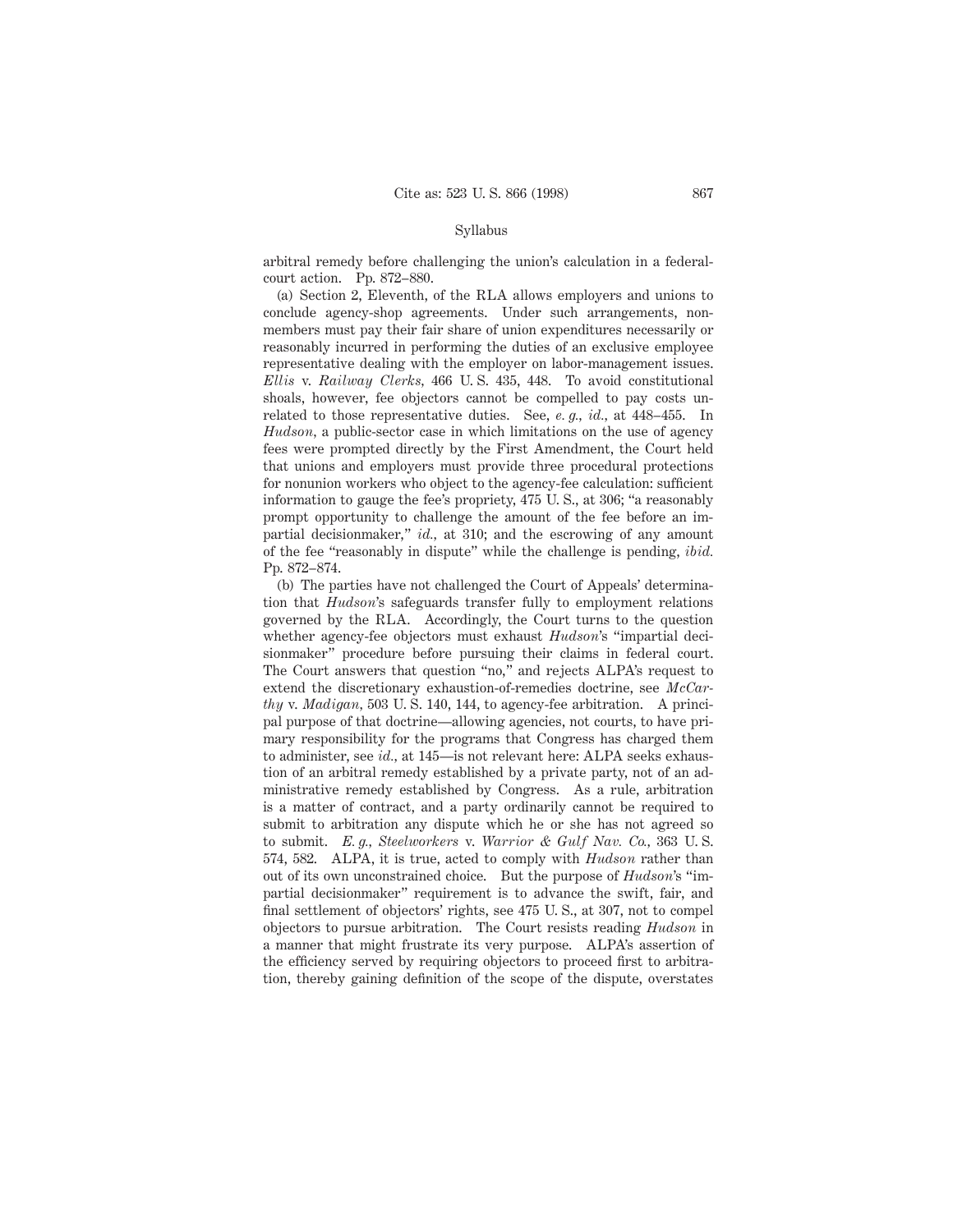the difficulties entailed in holding a federal-court hearing without a preparatory arbitration, and is answered by conscientious management of the pretrial process to guard against abuse, not by a judicially imposed exhaustion requirement. Genuine as the Union's interest in avoiding multiple proceedings may be, that interest does not overwhelm objectors' resistance to arbitration to which they did not consent, and their election to proceed immediately to court for adjudication of their federal rights. Pp. 874–880.

108 F. 3d 1415, affirmed.

Ginsburg, J., delivered the opinion of the Court, in which Rehnquist, C. J., and O'Connor, Scalia, Kennedy, Souter, and Thomas, JJ., joined. Breyer, J., filed a dissenting opinion, in which Stevens, J., joined, *post,* p. 880.

*Jerry D. Anker* argued the cause and filed briefs for petitioner.

*Raymond J. LaJeunesse, Jr.,* argued the cause for respondents. With him on the brief was *Philip F. Hudock.*\*

JUSTICE GINSBURG delivered the opinion of the Court.

An "agency-shop" arrangement permits a union, obliged to act on behalf of all employees in the bargaining unit, to charge nonunion workers their fair share of the costs of the representation. The purposes for which a union may spend the "agency fee" paid by nonmembers, however, are circumscribed by the First Amendment (when public employers are involved) and the National Labor Relations Act (NLRA) or Railway Labor Act (RLA) (when private employers subject to their provisions are involved). In *Teachers* v. *Hudson,* 475 U. S. 292 (1986), we held that the First Amendment requires public-employee unions to accord workers who object

<sup>\*</sup>Briefs of *amici curiae* urging reversal were filed for the American Federation of Labor and Congress of Industrial Organizations by *Jonathan P. Hiatt, James B. Coppess,* and *Laurence Gold;* and for the National Education Association by *Robert H. Chanin* and *Jeremiah A. Collins.*

*Frank T. Mamat, J. Walker Henry,* and *George M. Mesrey* filed a brief for the Mackinac Center for Public Policy as *amicus curiae* urging affirmance.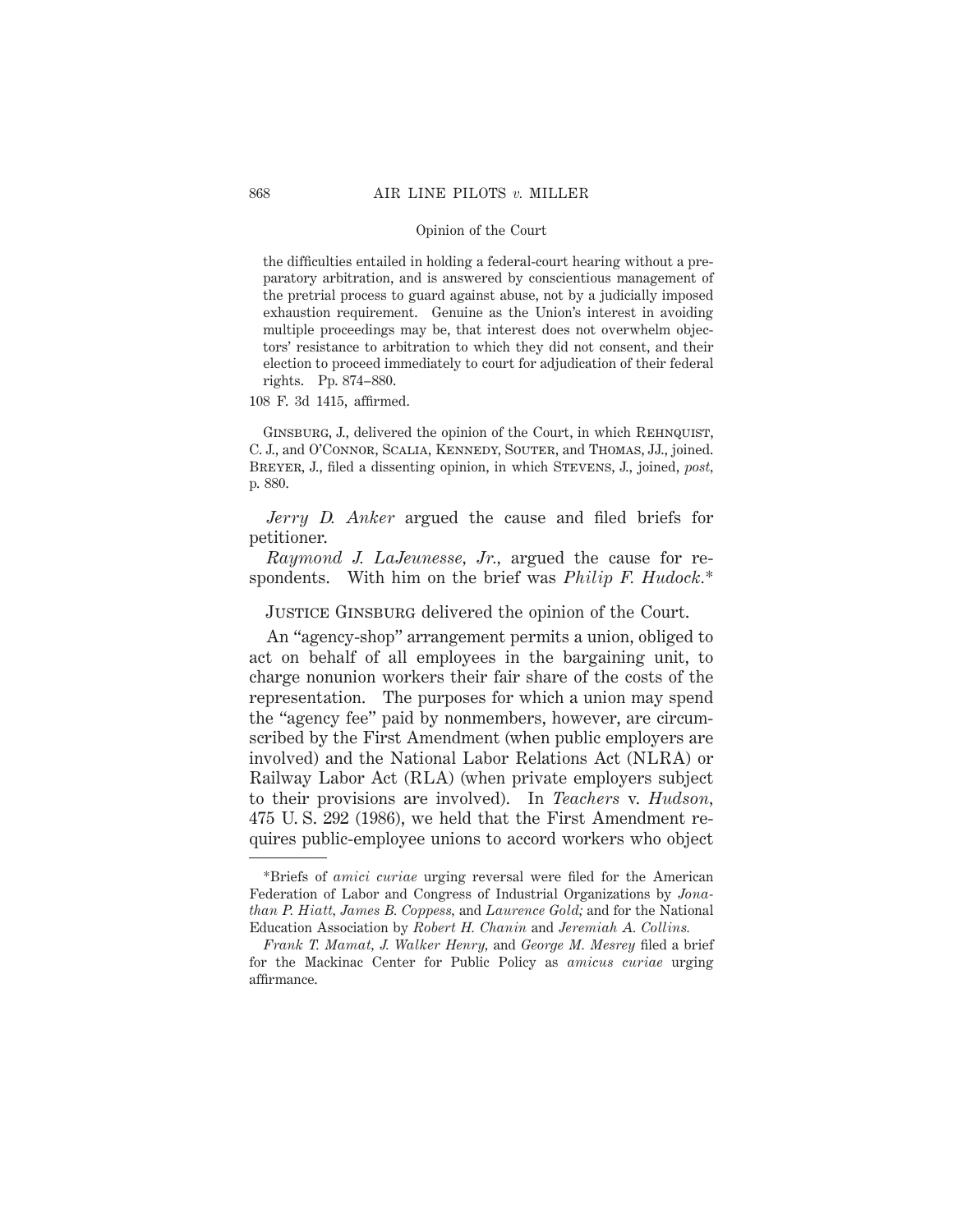to the agency fee "a reasonably prompt opportunity to challenge the amount of the fee before an impartial decisionmaker." *Id.,* at 310.

Petitioner Air Line Pilots Association (ALPA or Union), a private-sector labor organization covered by the RLA, acknowledges that it is bound by *Hudson.* ALPA endeavored to comply with *Hudson*'s "impartial decisionmaker" requirement by referring all fee disputes to a neutral arbitrator. In the action now before us, nonunion pilots challenged the agency fee collected by the Union in 1992. ALPA urged that the challengers must exhaust the arbitration process before pursuing judicial remedies. The Court of Appeals for the District of Columbia Circuit held that the pilots resisting the agency fee may proceed at once in federal court. We hold, in accord with the Court of Appeals, that employees need not submit fee disputes to arbitration when they have never agreed to do so.

I

ALPA represents, as exclusive bargaining agent, pilots employed by most United States commercial air carriers, including Delta Air Lines (Delta). In November 1991, ALPA and Delta amended their collective-bargaining agreement to include, *inter alia,* an "agency-shop" clause. That clause, similar to provisions in ALPA's agreements with other carriers, required each pilot who was not an ALPA member to pay the Union a monthly "service charge as a contribution for the administration of [the collective-bargaining agreement] and the representation of such employee." App. 31.

On December 12, 1991, five Delta pilots filed this action against ALPA and Delta in the District Court for the District of Columbia. Their complaint charged that the "agency-shop" clause was unlawful on its face. (Three of the original plaintiffs, plus 150 Delta pilots who subsequently intervened, are respondents here; the other two original plaintiffs were dismissed from the case for reasons unrelated to the issue we resolve. Delta was also dismissed from the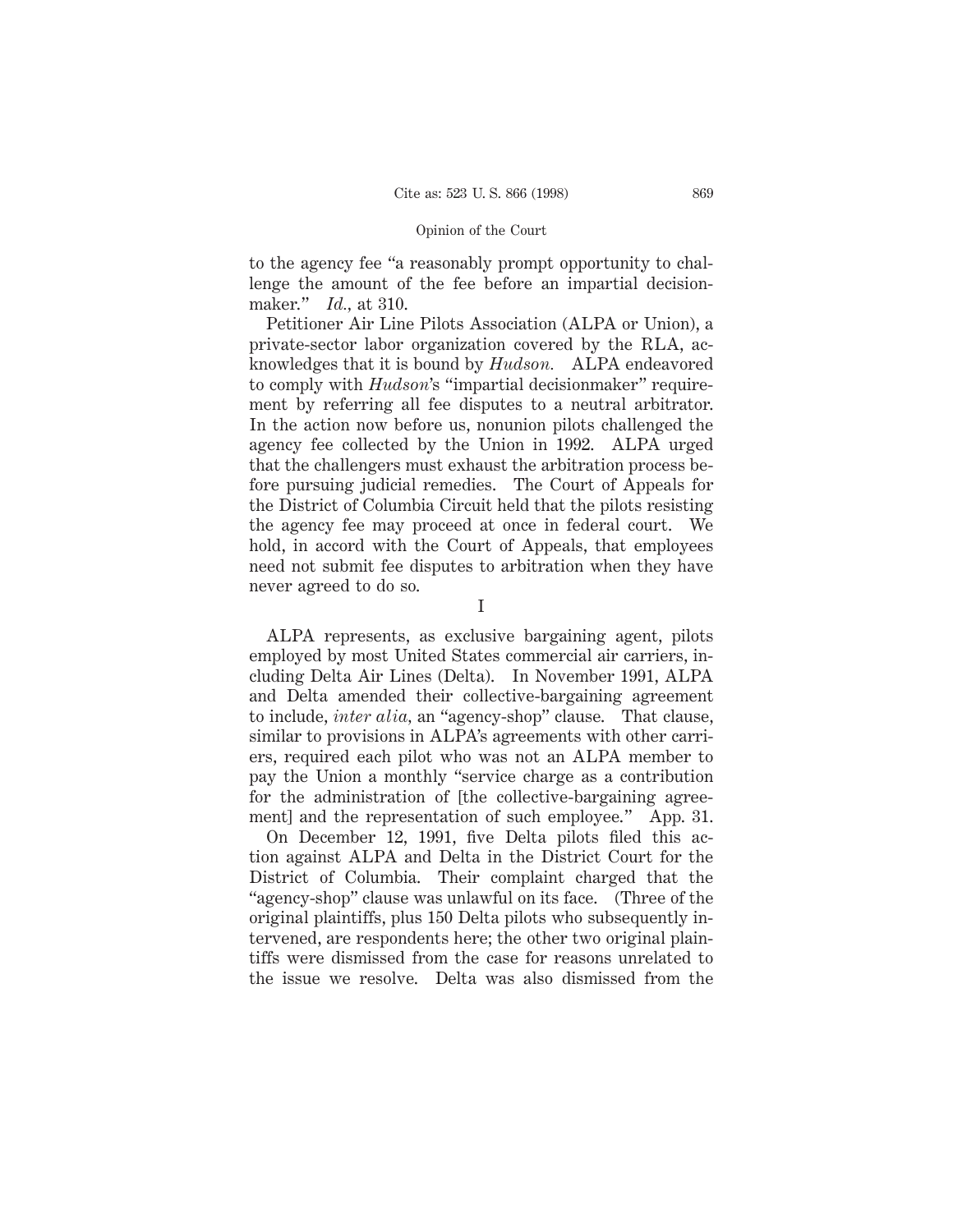case on grounds not pertinent here.) The pilots unsuccessfully moved for a preliminary injunction against implementation of the agency-shop arrangement, and ALPA began collecting agency fees on January 1, 1992.

In 1992, ALPA charged its members monthly dues of 2.35 percent of each pilot's earnings. The Union ultimately determined, in its final, audited "Statement of Germane and Nongermane Expenses" (SGNE) for 1992, that 19 percent of ALPA's expenses for that year were not germane to collective bargaining. Accordingly, the Union adjusted fees charged nonmembers to equal 81 percent of the amount members paid.

On October 8, 1992, some months after the Union had begun to collect agency fees, the pilots moved to amend their complaint to add a count challenging the manner in which ALPA calculated the fee. They alleged, *inter alia,* that ALPA had overstated the percentage of its expenditures genuinely attributable to "germane" activities. The District Court granted the motion to amend on August 2, 1993. The pilots' original facial challenges to the agency-shop clause were later resolved in the Union's favor on summary judgment (a matter the pilots did not contest on appeal). Thus, the challenge to the 1992 agency-fee calculation is the only claim before us.

Under ALPA's "Policies and Procedures Applicable to Agency Fees," pilots who object to the fee calculation may request arbitration under procedures the American Arbitration Association (AAA) devised to resolve such disputes. *Id.,* at 69–70. One hundred seventy-four Delta pilots filed timely objections with the Union after receiving the 1992 SGNE. ALPA treated those objections as requests for arbitration and referred them to the AAA. On October 15, 1993, the AAA appointed an arbitrator to resolve the objections in a single, consolidated proceeding.

The objectors included 91 of the 153 pilots who are respondents here. (The other 62 respondents intervened in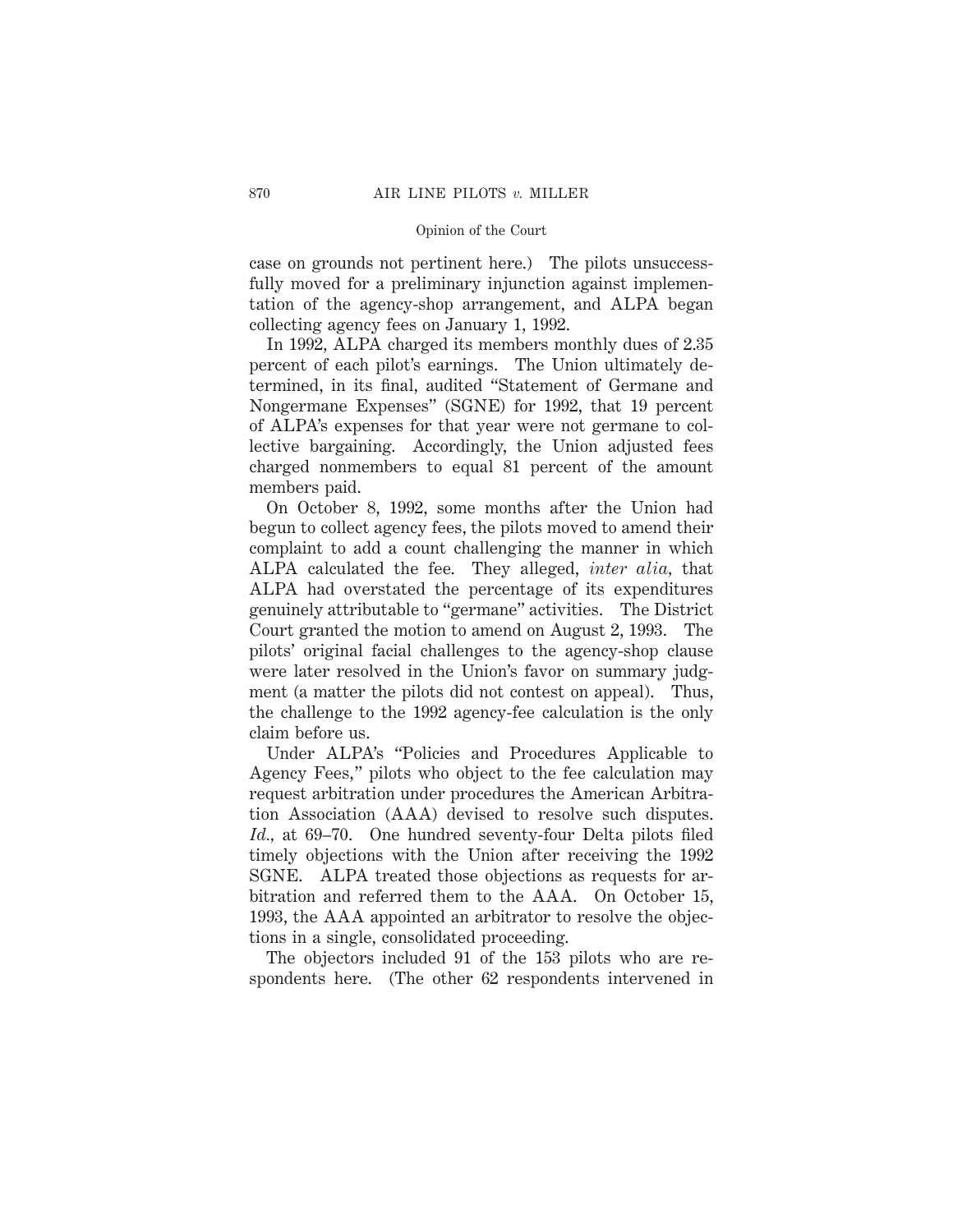the lawsuit but were not parties to the arbitration.) Preferring to pursue their challenges to ALPA's agency-fee calculation in the context of their ongoing federal-court action, the respondent-objectors asked the AAA to suspend the arbitration. The AAA referred that request to the arbitrator, who declined to defer to the federal-court litigation. *Id.,* at 106. After the District Court denied a motion to enjoin the arbitration, *id.,* at 111–114, respondents' counsel entered a "conditional appearance" in the arbitral proceedings. The arbitrator held hearings in January, February, and March 1994. He ultimately sustained the Union's agency-fee calculation in substantial part, although he concluded that "nongermane" expenses made up 21.49 percent of the union's budget, not 19 percent as the Union had determined. App. to Pet. for Cert. 71a–115a, 158a–161a.

After the arbitrator issued his decision, ALPA moved for summary judgment in the federal-court action. Granting the motion, the District Court concluded that pilots seeking to challenge the Union's agency-fee calculation must exhaust arbitral remedies before proceeding in court. *Id.,* at 26a– 31a. Accordingly, the court held, the 62 respondents who did not join the arbitration were bound by the arbitrator's decision. *Id.,* at 32a. The other 91 respondents, the District Court ruled, qualified for clear-error review of the arbitrator's factfindings and *de novo* review of all legal issues. *Id.,* at 31a. Determining that the arbitrator had committed no error of law or clear error of fact, the court sustained his decision.

The Court of Appeals for the District of Columbia Circuit reversed. 108 F. 3d 1415 (1997). That court found "no legal basis" for requiring objectors to arbitrate agency-fee challenges unless they had agreed to do so (as respondents had not). *Id.*, at 1421 (emphasis deleted). It therefore concluded that "the arbitrator's decision [was] no longer a part of the legal picture," and for that reason the case "must be remanded." *Id.,* at 1422. We granted certiorari, 522 U. S.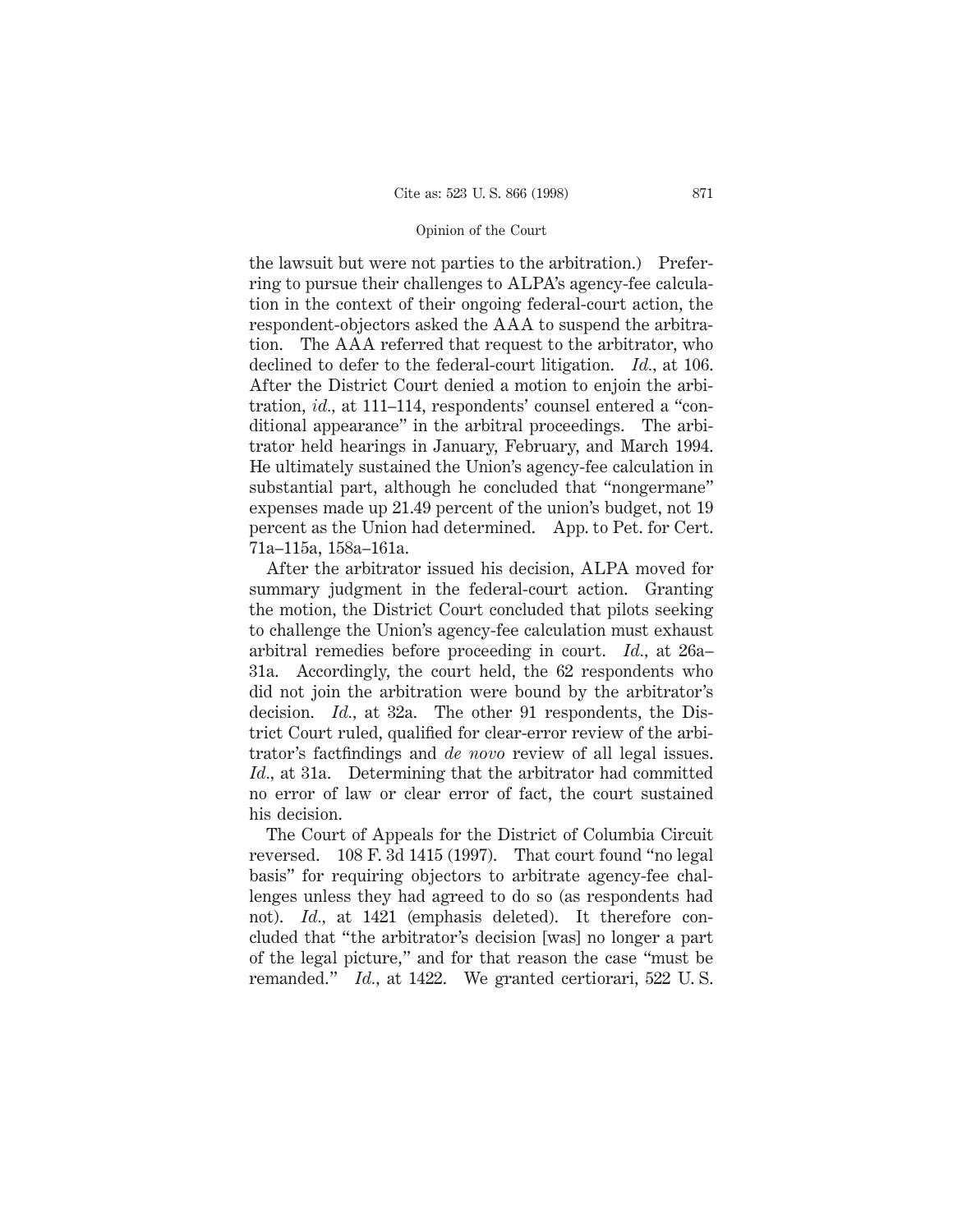991 (1997), limited to the question whether an objector must exhaust a union-provided arbitration process before bringing an agency-fee challenge in federal court, a matter on which the Courts of Appeals have reached differing conclusions.1

# II A

Because Delta is a "common carrier by air engaged in interstate or foreign commerce," 45 U. S. C. § 181, the RLA governs its bargaining relationship with ALPA. Section 2, Eleventh, of the RLA allows employers and unions to conclude agency-shop agreements.<sup>2</sup> The statutory authorization for such agreements aims to resolve the problem of "free riders—employees in the bargaining unit on whose behalf

<sup>1</sup> Compare *Lancaster* v. *Air Line Pilots Assn. Int'l,* 76 F. 3d 1509, 1522 (CA10 1996) (exhaustion of arbitral remedy required), with *Knight* v. *Kenai Peninsula Borough School Dist.,* 131 F. 3d 807, 816 (CA9 1997) (exhaustion not required), and *Bromley* v. *Michigan Ed. Assn.-NEA,* 82 F. 3d 686, 694 (CA6 1996) (same).

<sup>&</sup>lt;sup>2</sup> The RLA, §2, Eleventh, as added by 64 Stat. 1238, 45 U.S.C. §152, Eleventh, provides in pertinent part:

<sup>&</sup>quot;Notwithstanding any other provisions of this chapter, or of any other statute or law of the United States, or Territory thereof, or of any State, any carrier or carriers as defined in this chapter and a labor organization or labor organizations duly designated and authorized to represent employees in accordance with the requirements of this chapter shall be permitted—

<sup>&</sup>quot;(a) to make agreements, requiring, as a condition of continued employment, that within sixty days following the beginning of such employment, or the effective date of such agreements, whichever is the later, all employees shall become members of the labor organization representing their craft or class: *Provided,* That no such agreement shall require such condition of employment with respect to employees to whom membership is not available upon the same terms and conditions as are generally applicable to any other member or with respect to employees to whom membership was denied or terminated for any reason other than the failure of the employee to tender the periodic dues, initiation fees, and assessments (not including fines and penalties) uniformly required as a condition of acquiring or retaining membership."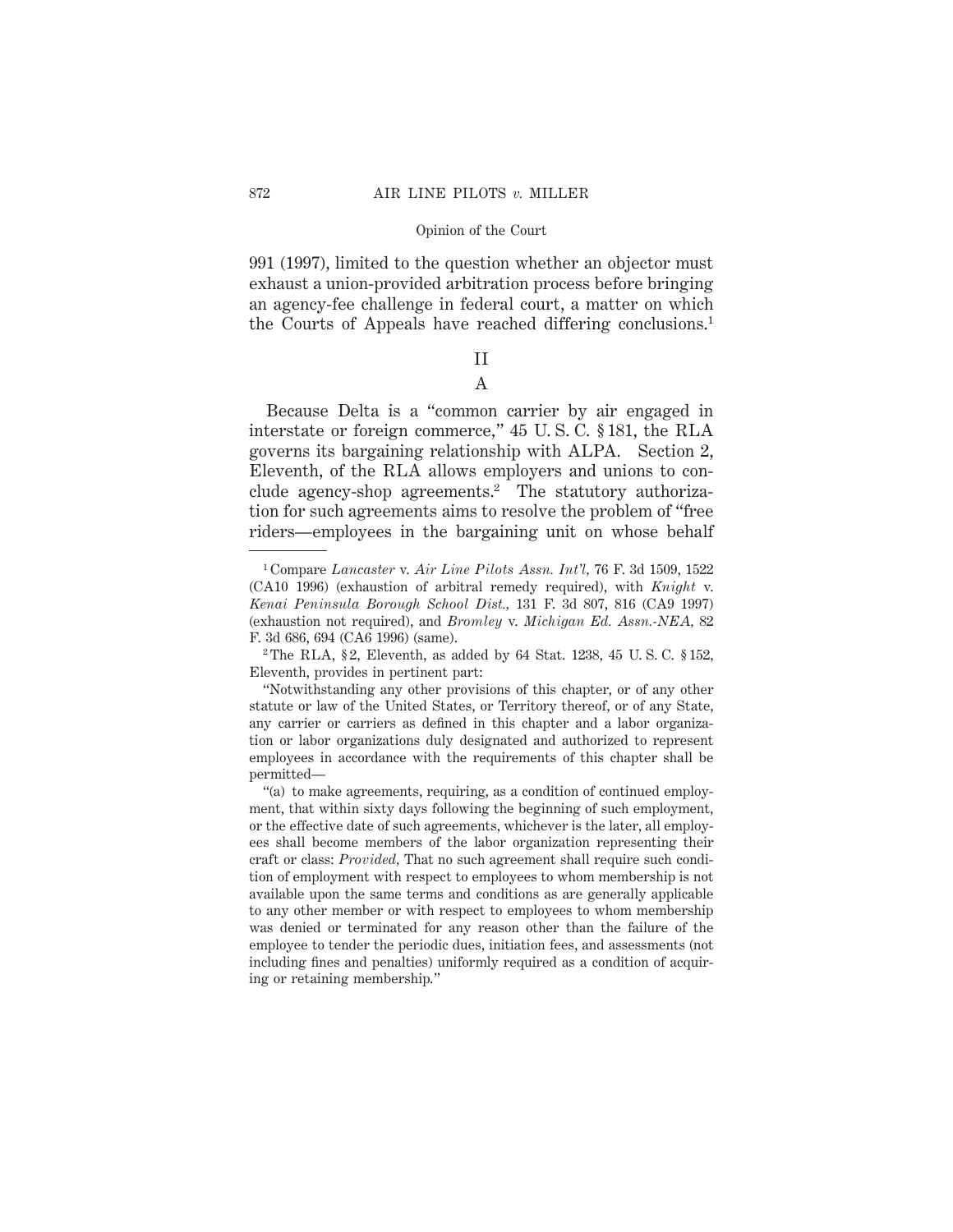the union [is] obliged to perform its statutory functions, but who refus[e] to contribute to the cost thereof." *Ellis* v. *Railway Clerks,* 466 U. S. 435, 447 (1984). Under agencyshop arrangements, nonmembers must pay their fair share of union expenditures "necessarily or reasonably incurred for the purpose of performing the duties of an exclusive representative of the employees in dealing with the employer on labor-management issues." *Id.,* at 448. To avoid constitutional questions that might arise were we to adopt a contrary interpretation of the RLA, however, we have held that costs unrelated to those representative duties may not be imposed on objecting employees. See *id.,* at 448–455; see also *Railway Clerks* v. *Allen,* 373 U. S. 113, 121 (1963) (§ 2, Eleventh, distinguishes between "the union's political expenditures," to which nonmembers may not be compelled to contribute, and expenditures "germane to collective bargaining," to which they may); *Machinists* v. *Street,* 367 U. S. 740, 768–769 (1961) ("§ 2, Eleventh is to be construed to deny the unions, over an employee's objection, the power to use his exacted funds to support political causes which he opposes"); see also *Communications Workers* v. *Beck,* 487 U. S. 735, 762–763 (1988) (same limitations apply under NLRA).

A similar rule—based explicitly on the Constitution—applies to public-sector employment. In *Abood* v. *Detroit Bd. of Ed.,* 431 U. S. 209, 232 (1977), we upheld the constitutionality of agency-shop agreements made by government employers with their workers' exclusive bargaining representatives. As the Court explained, imposition of agency fees under the RLA "is constitutionally justified by the legislative assessment of the important contribution of the union shop to the system of labor relations established by Congress," and "[t]he same important government interests . . . presumptively support" agency-shop arrangements in the public sector. *Id.,* at 222, 225.

The agency fees assessed from nonmembers, we said in *Abood,* may be "used to finance expenditures by the Union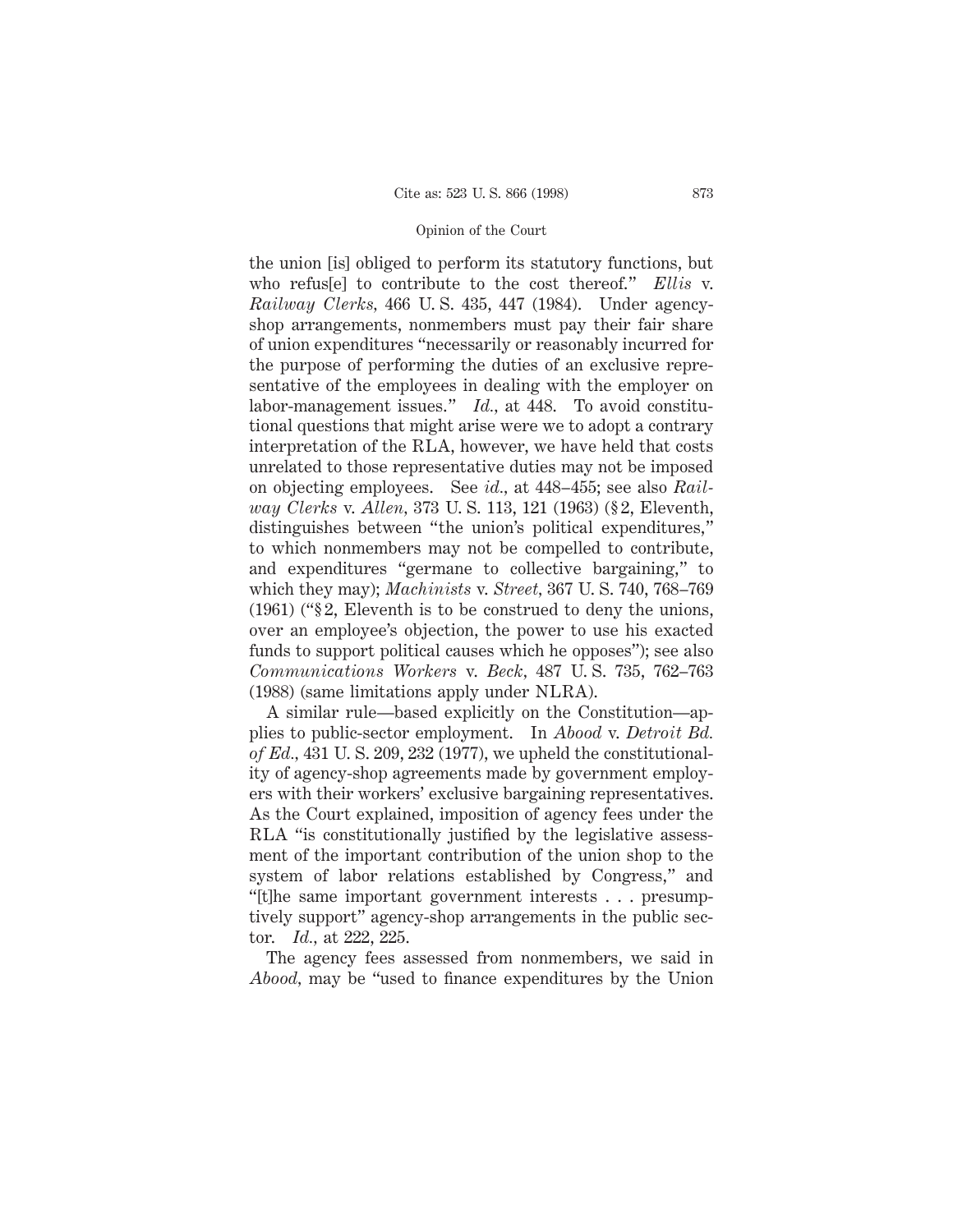for the purposes of collective bargaining, contract administration, and grievance adjustment." *Id.,* at 225–226. We cautioned, however, in view of the presence of state action, that objecting employees have a First Amendment right to "prevent the Union's spending a part of their required service fees to contribute to political candidates and to express political views unrelated to its duties as exclusive bargaining representative." *Id.,* at 234. In *Lehnert* v. *Ferris Faculty Assn.,* 500 U. S. 507, 519 (1991), we relied on both publicsector and RLA cases to hold that agency fees assessed by public-employee unions "must (1) be 'germane' to collectivebargaining activity; (2) be justified by the government's vital policy interest in labor peace and avoiding 'free riders'; and (3) not significantly add to the burdening of free speech that is inherent in the allowance of an agency or union shop."

In *Hudson,* a public-sector case, we held that the First Amendment required unions and employers to provide procedural protections for nonunion workers who object to the calculation of the agency fee. Three safeguards, we declared, are essential to "minimize the infringement" on nonmembers' rights and provide workers with "a fair opportunity to identify the impact of [the agency-fee assessment] on [their] interests," *Hudson,* 475 U. S., at 303: Employees must receive "sufficient information to gauge the propriety of the union's fee," *id.,* at 306; the union must give objectors "a reasonably prompt opportunity to challenge the amount of the fee before an impartial decisionmaker," *id.,* at 310; and any amount of the objector's fee "reasonably in dispute" must be held in escrow while the challenge is pending, *ibid.*

B

The Court of Appeals held that *Hudson*'s procedural requirements transfer fully to employment relations governed by the RLA, 108 F. 3d, at 1419, and the parties have not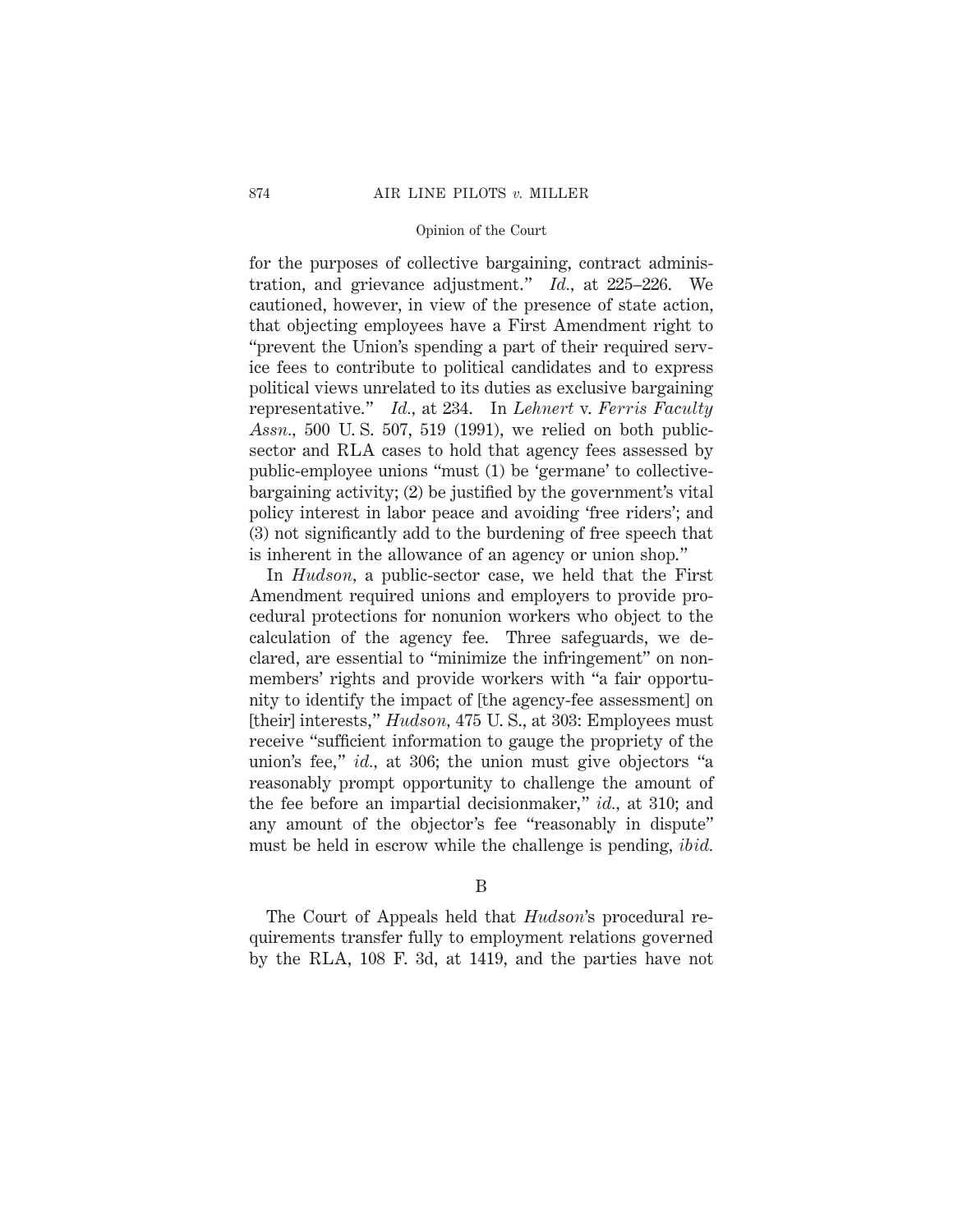challenged that determination.3 We therefore turn directly to the question presented: When a union adopts an arbitration process to comply with *Hudson*'s "impartial decisionmaker" requirement, must agency-fee objectors pursue and exhaust the arbitral remedy before challenging the union's calculation in a federal-court action?

In his concurring opinion in *Hudson,* Justice White (joined by Chief Justice Burger) answered that question "yes." He stated: "[I]f the union provides for arbitration and complies with the other requirements specified in our opinion, it should be entitled to insist that the arbitration procedure be exhausted before resorting to the courts." 475 U. S., at 311. The Court's opinion did not comment on that unelaborated assertion, however, so the issue remains live for the decision we now reach. The Court of Appeals recognized that "Justice White raised a legitimate *practical* concern," but found "no *legal* basis for forcing into arbitration a party who never agreed to put his dispute over federal law to such a process." 108 F. 3d, at 1421 (emphasis in original). We agree, and decline to read *Hudson* as a decision that protects nonunion members at a cost—delayed access to federal court—they do not wish to pay.

ALPA urges extension of the discretionary exhaustion-ofremedies doctrine to agency-fee arbitration. See Brief for Petitioner 19 (citing *McCarthy* v. *Madigan,* 503 U. S. 140, 144 (1992) ("[W]here Congress has not clearly required exhaus-

<sup>3</sup> See *Lehnert* v. *Ferris Faculty Assn.,* 500 U. S. 507, 516 (1991) ("[T]he RLA cases necessarily provide some guidance regarding what the First Amendment will countenance in the realm of union support of political activities through mandatory assessments."); *id.,* at 555 (Scalia, J., concurring in judgment in part and dissenting in part) ("good reason to treat" statutory agency-fee cases as reflecting First Amendment principles articulated in *Abood*). But cf. *Price* v. *International Union, UAW,* 927 F. 2d 88, 92 (CA2 1991) (*Hudson*'s "heightened procedural safeguards" do not apply to agency-fee cases involving private employers governed by the NLRA).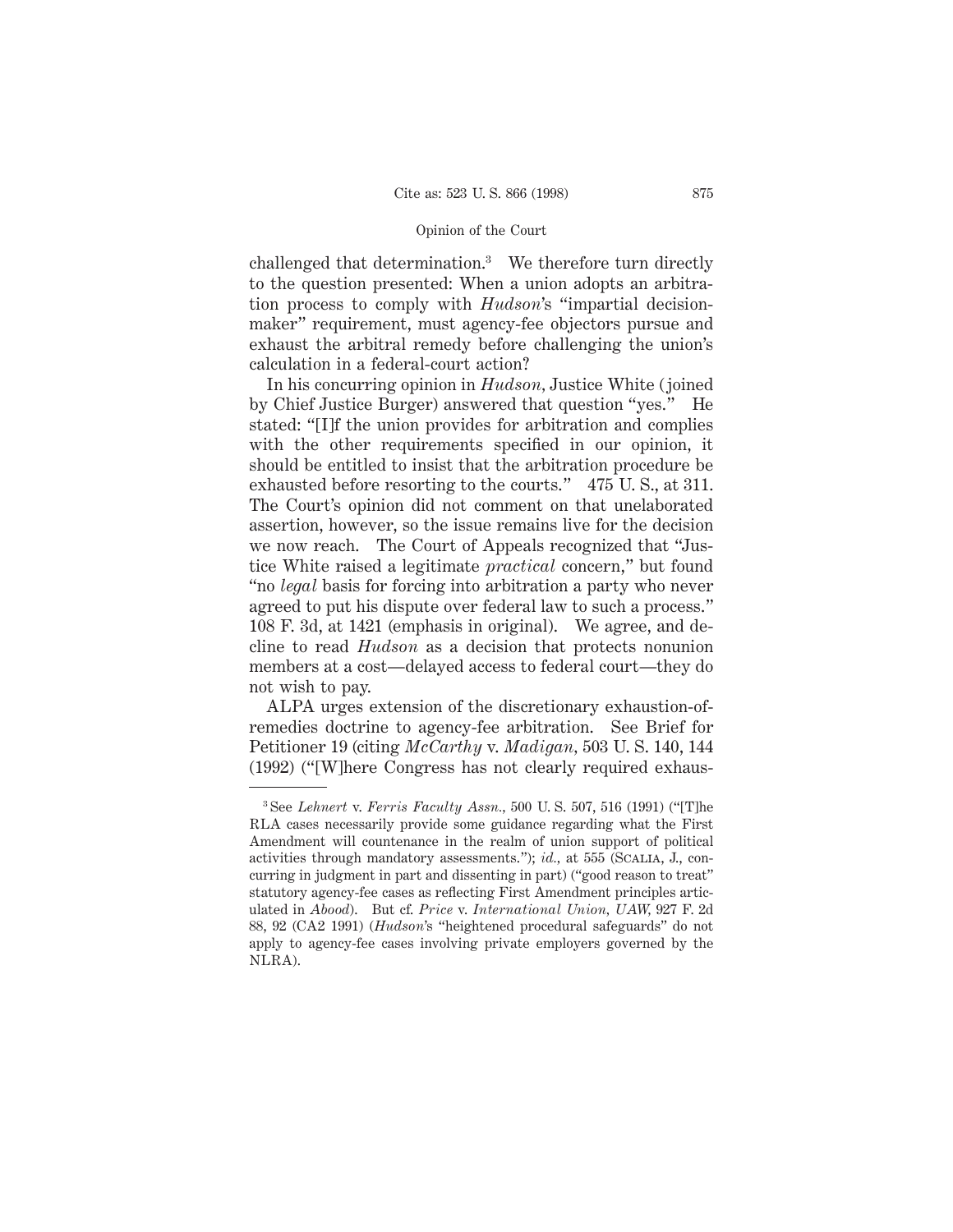tion, sound judicial discretion governs.")).<sup>4</sup> But a principal purpose of that doctrine is not relevant here. "[T]he exhaustion doctrine recognizes the notion, grounded in deference to Congress' delegation of authority to coordinate branches of Government, that agencies, not the courts, ought to have primary responsibility for the programs that Congress has charged them to administer." *Id.,* at 145. ALPA seeks exhaustion not of an administrative remedy established by Congress but of an arbitral remedy established by a private party. Ordinarily, "arbitration is a matter of contract and a party cannot be required to submit to arbitration any dispute which he has not agreed so to submit." *Steelworkers* v. *Warrior & Gulf Nav. Co.,* 363 U. S. 574, 582 (1960); see also *First Options of Chicago, Inc.* v. *Kaplan,* 514 U. S. 938, 942 (1995) ("a party who has not agreed to arbitrate will normally have a right to a court's decision about the merits of its dispute").

The Union, it is true, acted to comply with this Court's decision in *Hudson* rather than out of its own unconstrained choice. But *Hudson*'s requirement of "a reasonably prompt

<sup>4</sup> *Amicus* National Education Association (NEA) argues that the question before us is one not of exhaustion but of ripeness. Illegality depends on the *spending* of compelled agency fees for ideological purposes, NEA maintains, not simply the initial collection of those fees; hence, an objector has no basis for filing suit until the arbitrator has ruled and the disputed amounts are released from escrow. See Brief for National Education Association as *Amicus Curiae* 18–20. Petitioner, in its reply brief, endorses NEA's argument. See Reply Brief 16–17. The contention, however, is inconsistent with *Teachers* v. *Hudson,* 475 U. S. 292 (1986). There, we rejected the union's position that "because a 100% escrow completely avoids the risk that dissenters' contributions could be used improperly, it eliminates any valid constitutional objection to the procedure and thereby provides an adequate remedy." *Id.,* at 309. We held that even if the entire agency fee remained in escrow throughout arbitration, objectors (who are deprived of the use of what may be their property pending the outcome of the dispute) had an independent, enforceable interest in the prompt and proper resolution of their objections.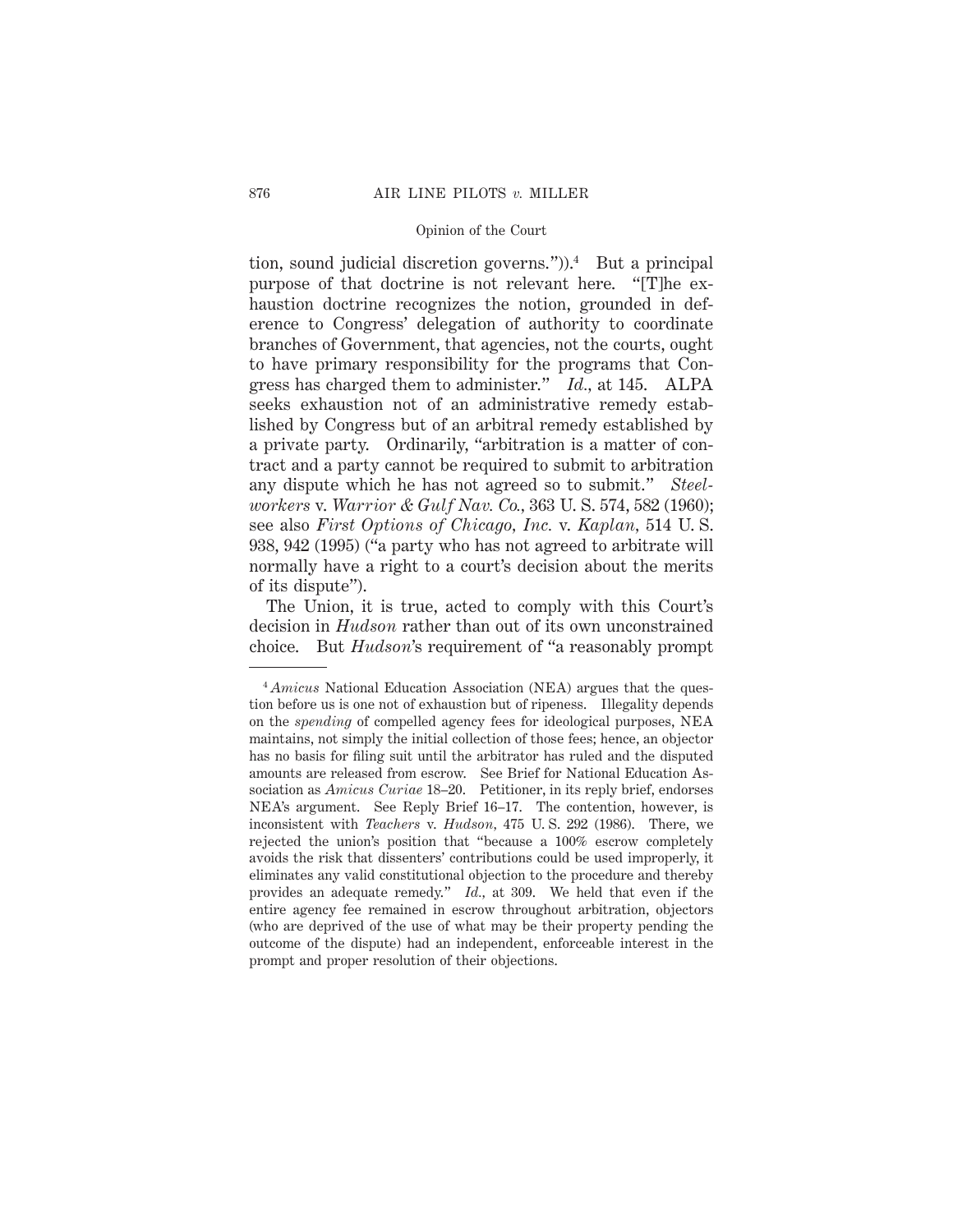decision by an impartial decisionmaker," 475 U. S., at 307, aims to protect the interest of objectors by affording them access to a neutral forum in which their objections can be resolved swiftly; nothing in our decision purports to compel objectors to pursue that remedy. See *ibid.* ("The nonunion employee, whose First Amendment rights are affected by the agency shop itself and who bears the burden of objecting, is entitled to have his objections addressed in an expeditious, fair, and objective manner."). Indeed, *Hudson*'s emphasis on the need for a speedy remedy weighs against exhaustion, even through an arbitration procedure intended to be expeditious, as an essential prerequisite to federal-court consideration of nonmember challenges. See *McCarthy,* 503 U. S., at 146 ("[A]dministrative remedies need not be pursued if the litigant's interests in immediate judicial review outweigh the government's interests in the efficiency or administrative autonomy that the exhaustion doctrine is designed to further." (internal quotation marks omitted)). We resist reading *Hudson* in a manner that might frustrate its very purpose, to advance the swift, fair, and final settlement of objectors' rights.

Against these concerns, ALPA stresses the asserted efficiency gains of requiring objectors to proceed to arbitration first. The Union asserts: "It is difficult to conceive how a court could fairly try an agency-fee dispute *ab initio,* given that the plaintiffs who challenge an agency-fee calculation are not required to state any grounds whatsoever for their challenge." Reply Brief 6–7. Arbitration, in ALPA's view, will serve a useful, if not essential, role in defining the scope of the dispute. See Brief for Petitioner 21–23; Reply Brief 4–7.

ALPA overstates the difficulties of holding a federal-court hearing without a preparatory arbitration. We have held that "the nonunion employee has the burden of raising an objection, but that the union retains the burden of proof."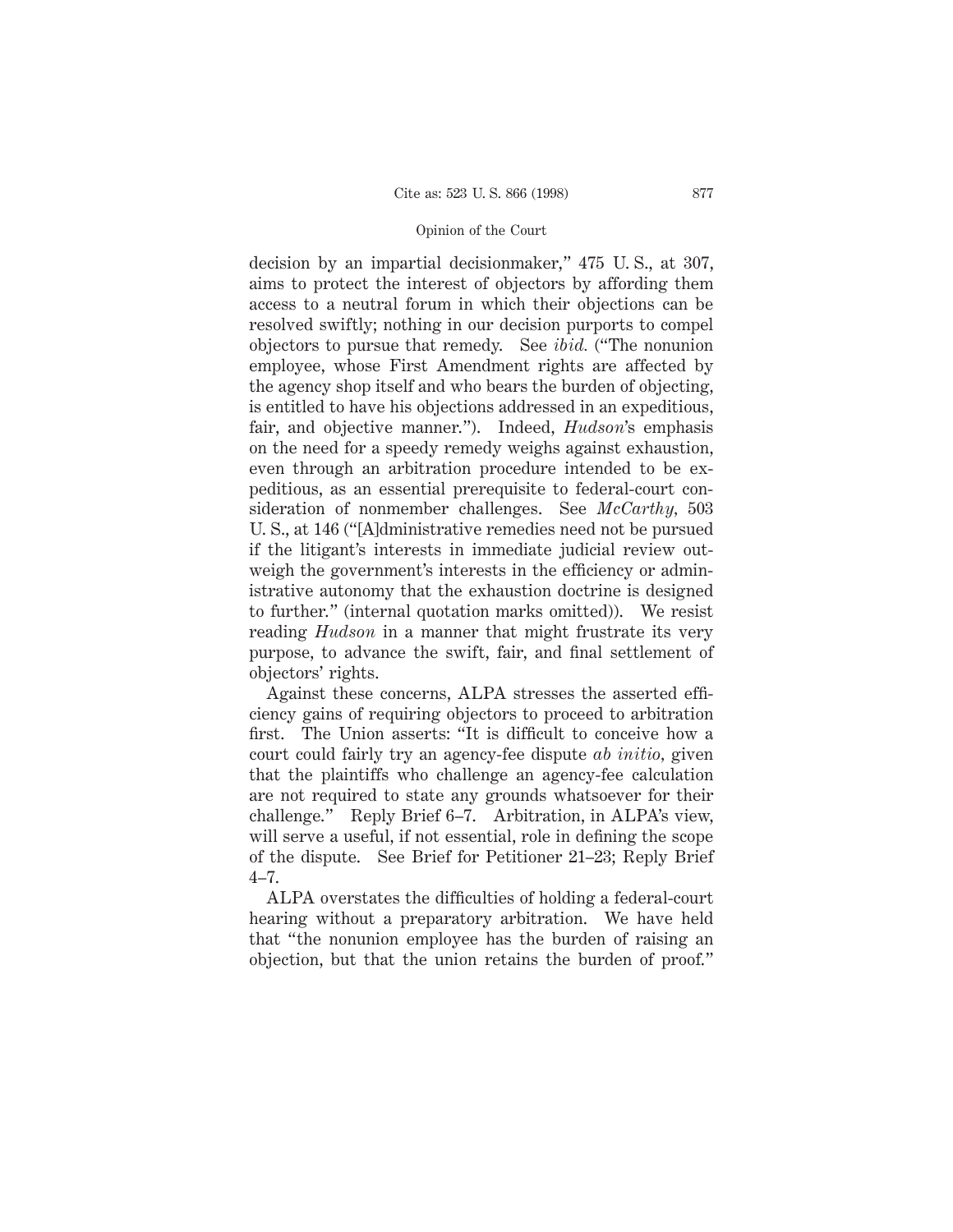*Hudson,* 475 U. S., at 306. And when pursuing the union's *internal* remedies, an objector may preserve the right to subsequent judicial relief without "indicat[ing] to the Union the *specific* expenditures to which he objects." *Abood,* 431 U. S., at 241 (emphasis in original). In stating that the "nonmember's 'burden' is simply the obligation to make his objection known," *Hudson,* 475 U. S., at 306, n. 16, however, we did not hold that a federal-court plaintiff can file a generally phrased complaint, then sit back and require the union to prove the "germaneness" of its expenditures without a clue as to "which of its thousands of expenditures" the objectors oppose. Reply Brief 4. Agency-fee challengers, like all other civil litigants, must make their objections known with the degree of specificity appropriate at each stage of litigation their case reaches: motion to dismiss; motion for summary judgment; pretrial conference.

The very purpose of *Hudson*'s notice requirement is to provide employees sufficient information to enable them to identify the expenditures that, in their view, the union has improperly classified as germane. See 475 U. S., at 306–307. With the *Hudson* notice, plus any additional information developed through reasonable discovery, an objector can be expected to point to the expenditures or classes of expenditures he or she finds questionable. Although the union must establish that those expenditures were in fact germane, the shifted burden of proof provides no warrant for blocking dissenting employees from bringing their claims in federal court in the first instance, if that is their preference. The answer to ALPA's efficiency concern lies in conscientious management of the pretrial process to guard against abuse, not in a judicially imposed exhaustion requirement.

Moreover, the degree to which an exhaustion requirement would reduce the burden on the courts is uncertain. To the extent that the arbitrator does not sustain an objection to the union's fee calculation, exhaustion would require the ob-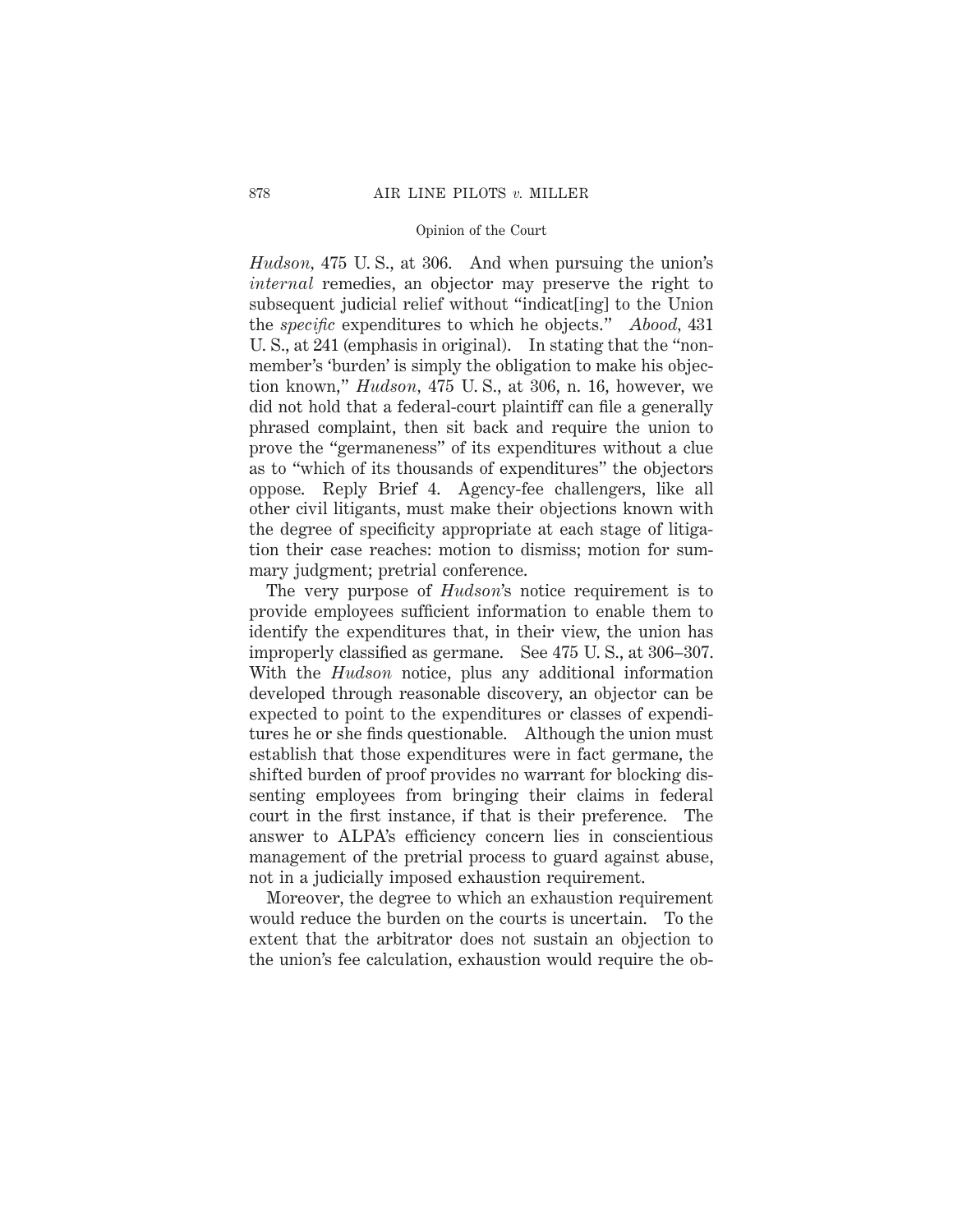jector to traverse two layers of procedure rather than one.<sup>5</sup> Furthermore, if the union's arbitration process in fact operates to provide an inexpensive, swift, and sure remedy for agency-fee errors, dissenting employees may avail themselves of that process even if not required to do so. Cf. *Patsy* v. *Board of Regents of Fla.,* 457 U. S. 496, 513, n. 15 (1982) (under a " 'free market' system" of no required exhaustion, "litigants are free to pursue administrative remedies if they truly appear to be cheaper, more efficient, and more effective").

The Union may, nonetheless, face the prospect of defending its fee calculation simultaneously in judicial and arbitral fora. We note that unions do not lack means to limit the expense and disruption occasioned by multiple fee challenges: objections may be consolidated for consideration in a single arbitration, for example, and agency-fee litigation may be consolidated in a single district court. See 28 U. S. C. §§ 1404, 1407. But genuine as the Union's interest in avoiding multiple proceedings may be, that interest does not overwhelm objectors' resistance to arbitration to which they did not consent, and their election to proceed immediately to court for adjudication of their federal rights.<sup>6</sup> We hold that, unless they agree to the procedure, agency-fee objectors may

<sup>5</sup> Inevitably limiting the utility of exhaustion in relieving the courts of the task of adjudicating agency-fee disputes is the nonbinding character of *Hudson* arbitration, a characteristic on which the dissent centrally relies. See *post,* at 880, 881, 882, 883–885.

<sup>6</sup> Our recognition of the right of objectors to proceed directly to court does not detract from district courts' discretion to defer discovery or other proceedings pending the prompt conclusion of arbitration. See, *e. g., Landis* v. *North American Co.,* 299 U. S. 248, 254–255 (1936) ("[T]he power to stay proceedings is incidental to the power inherent in every court to control the disposition of the causes on its docket with economy of time and effort for itself, for counsel, and for litigants. How this can best be done calls for the exercise of judgment, which must weigh competing interests and maintain an even balance.").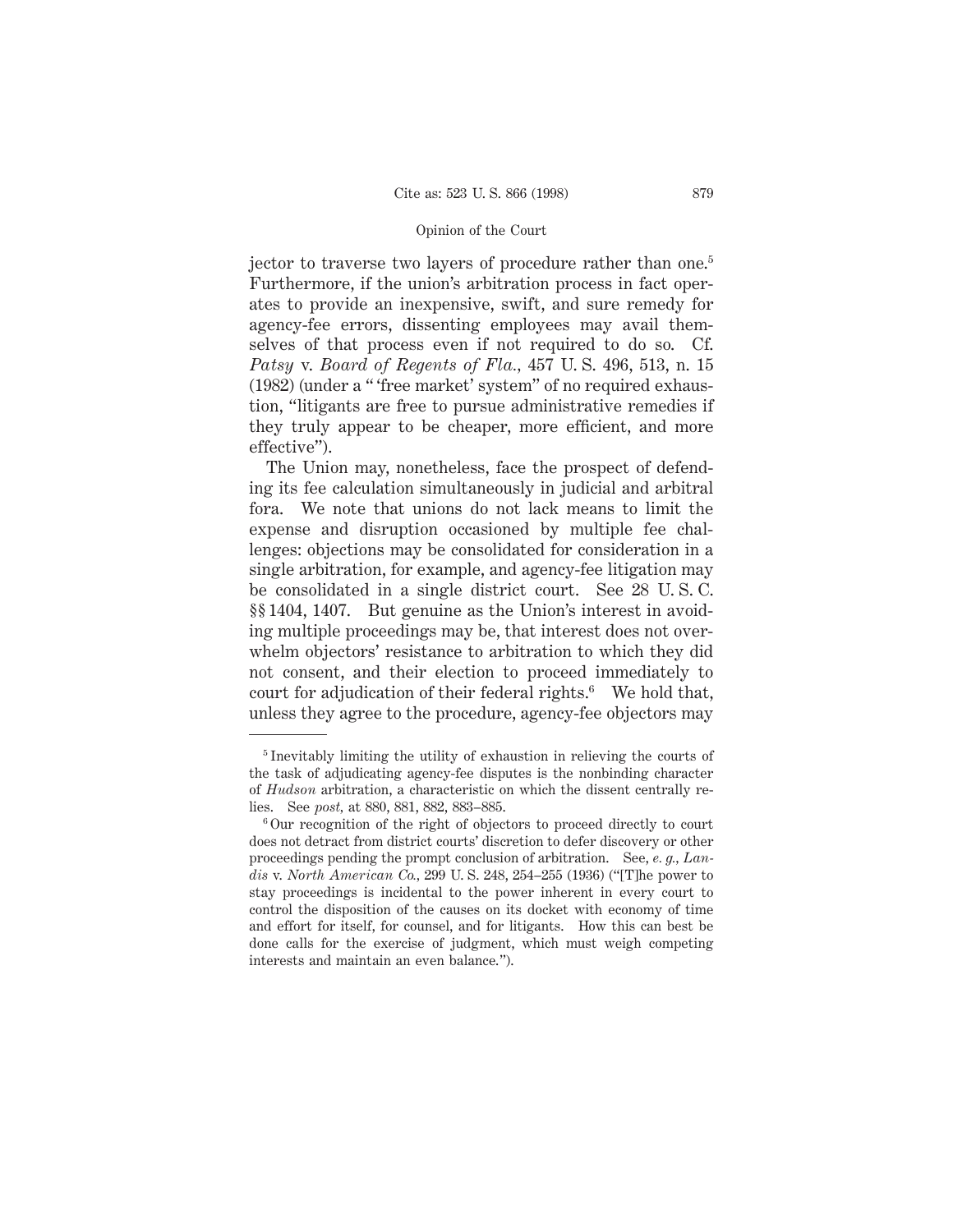not be required to exhaust an arbitration remedy before bringing their claims in federal court.

\*\*\*

For the reasons stated, the judgment of the Court of Appeals for the District of Columbia Circuit is

*Affirmed.*

JUSTICE BREYER, with whom JUSTICE STEVENS joins, dissenting.

In *Teachers* v. *Hudson,* 475 U. S. 292 (1986), this Court held that

"the constitutional requirements for the Union's collection of agency fees include an adequate explanation of the basis for the fee, *a reasonably prompt opportunity to challenge the amount of the fee before an impartial decisionmaker,* and an escrow for the amounts reasonably in dispute while such challenges are pending." *Id.,* at 310 (emphasis added).

The Court added that, if the "impartial decisionmaker" is an arbitrator, that arbitrator's decision would not bind a court in a subsequent court action. *Id.,* at 308, n. 21 ("arbitrator's decision would not receive preclusive effect in any subsequent § 1983 action"). Cf. *ante,* at 874–875, and n. 3 (treating procedural requirements set forth in *Hudson,* a 42 U. S. C. § 1983 case, as "transfer[ing] fully" to Railway Labor Act cases such as this one).

I read *Hudson* as implying approval, not disapproval, of a union rule that would require initial participation in "prompt," but *non*-binding, arbitration. Indeed, Justice White, joined by Chief Justice Burger, concurring in the Court's judgment and opinion in *Hudson,* specifically stated that

"if the union provides for arbitration and complies with the other requirements specified in our opinion, it should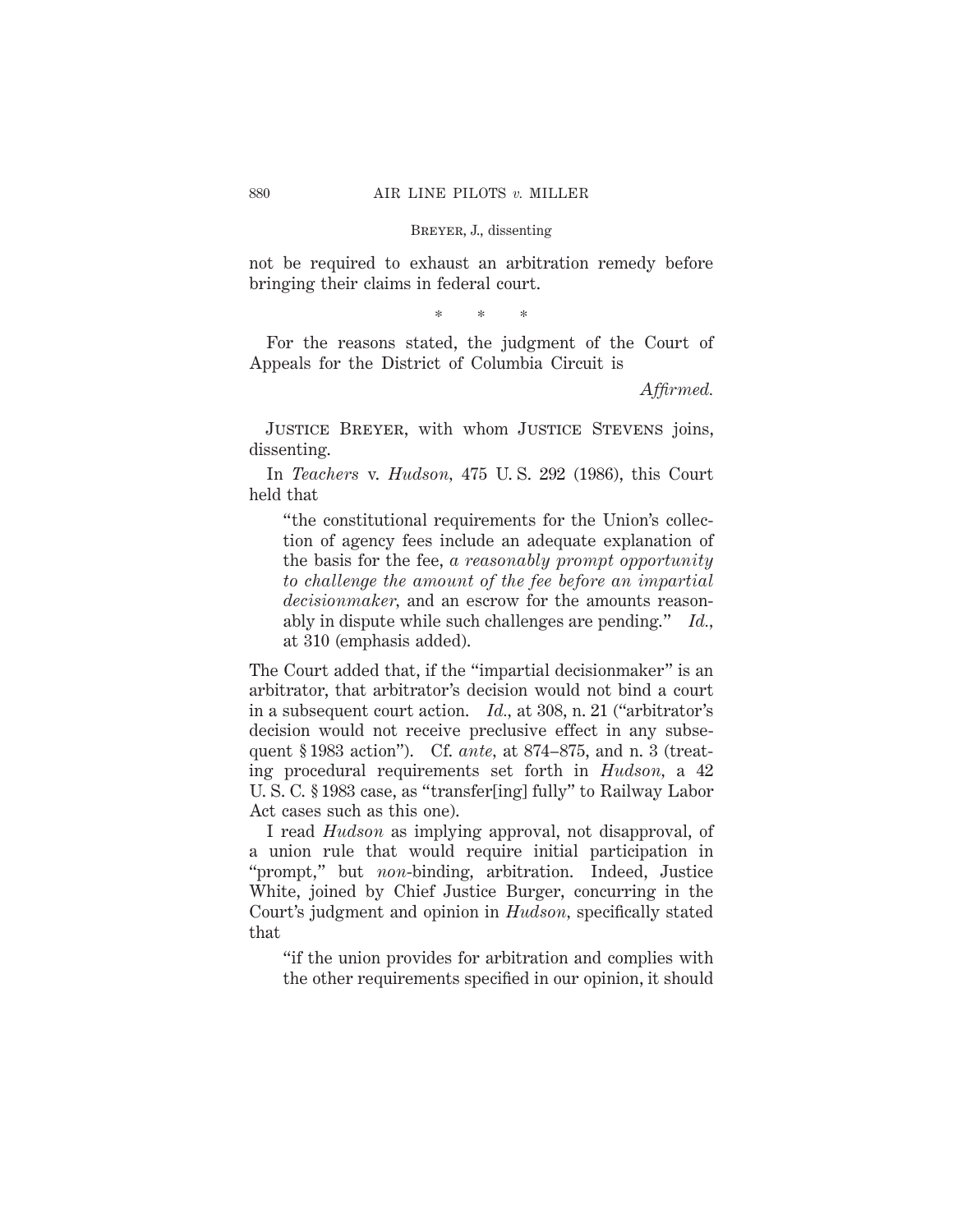be entitled to insist that the arbitration procedure be exhausted before resorting to the courts." 475 U. S., at 311.

I agree with Justice White that the law permits the Union to insist upon compliance with that internal procedure—as long as the required arbitration is nonbinding and conducted expeditiously by an "impartial" arbitrator, as *Hudson* requires. *Id.,* at 310.

The Court majority quotes with approval the Court of Appeals' statement that Justice White's concern, while " 'practical,'" lacked a "'legal basis.'" *Ante*, at 875 (quoting 108) F. 3d 1415, 1421 (CADC 1997)) (emphasis deleted). But *Hudson* itself, and the case law upon which *Hudson* rests, provide more than adequate legal support for Justice White's basic position. Those cases make clear that *Hudson'*s requirements do not rest solely upon the interests of dissenting employees, but, rather, grow out of a judicial effort to balance two distinct interests.

One interest is the Union's concern that nonmember employees share the cost of the collective bargaining from which they benefit. See *Abood* v. *Detroit Bd. of Ed.,* 431 U. S. 209, 222 (1977) (imposition of agency fees "is constitutionally justified by the legislative assessment of the important contribution of the union shop to the system of labor relations established by Congress"); *Railway Clerks* v. *Allen,* 373 U. S. 113, 122 (1963) ("no decree would be proper which appeared likely to infringe the unions' right to expend uniform exactions under the union-shop agreement"); *Machinists* v. *Street,* 367 U. S. 740, 761–764 (1961); see also *Lehnert* v. *Ferris Faculty Assn.,* 500 U. S. 507, 520–521 (1991). The other interest is that of the nonmember in *not* paying for "nongermane" union activity, which activity may promote ideological or political views that the nonmember does not share. *Lehnert, supra,* at 515–519; *Abood, supra,* at 233–236; *Allen, supra,* at 118–121; *Street, supra,* at 765–769.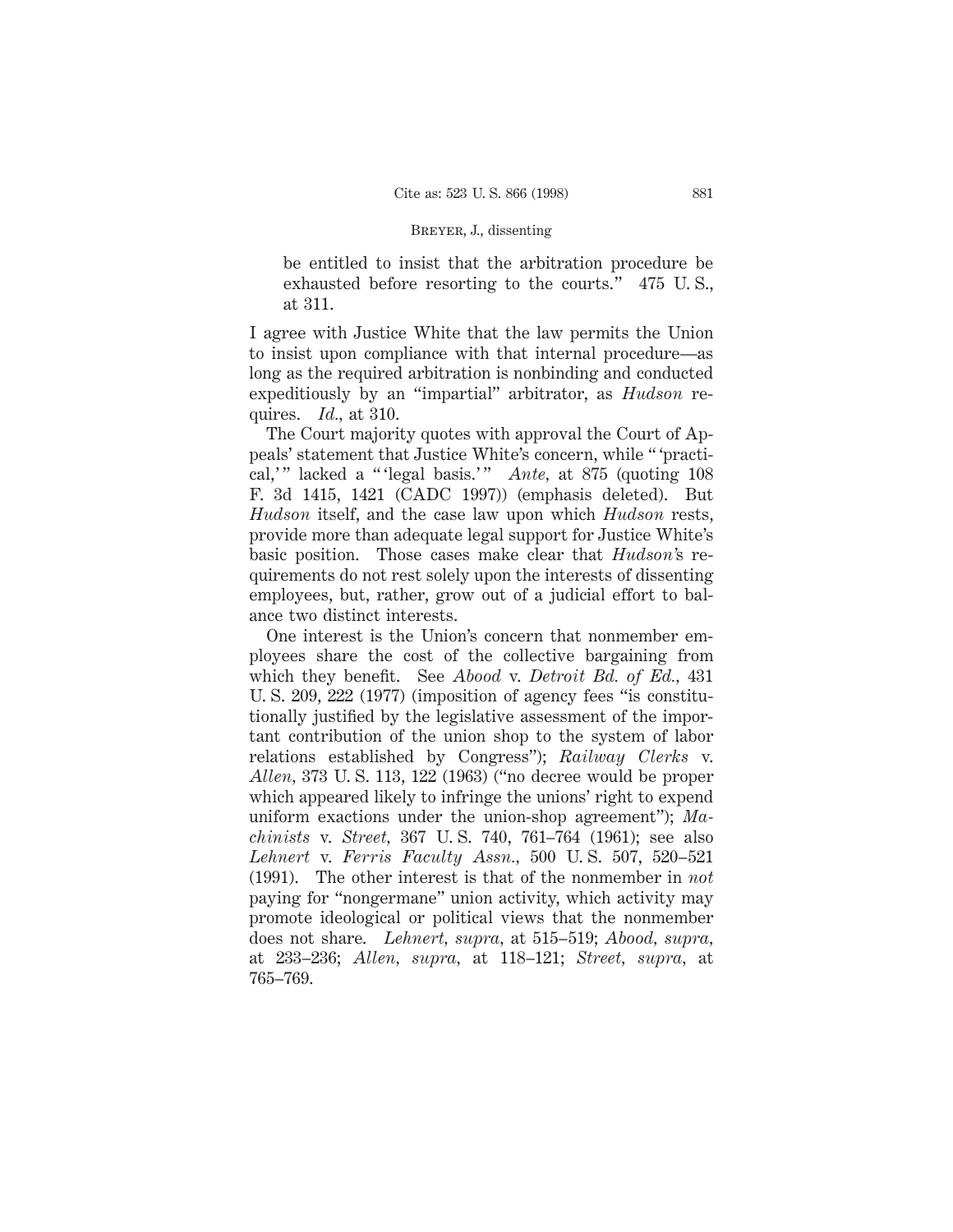This Court has interpreted the relevant labor statutes, in light of the Constitution's requirements, as requiring procedures that "protect *both"* these "interests to the maximum extent possible without undue impingement of one on the other." *Street, supra,* at 773 (emphasis added). Indeed, *Hudson* itself makes clear that procedural requirements "'must'" seek as their "'objective'" to "'preven[t] compulsory subsidization of ideological activity by employees who object thereto *without restricting the Union's ability to require every employee to contribute to the cost of collectivebargaining activities.' "* 475 U. S., at 302 (quoting *Abood, supra,* at 237) (emphasis added). The mandatory, but nonbinding, arbitration requirement at issue here satisfies these objectives, for it amounts to a reasonable elaboration of *Hudson*'s own mandate: that the Union provide "a reasonably prompt opportunity to challenge the amount of the fee before an impartial decisionmaker." 475 U. S., at 310.

First, consider the matter from the Union's perspective. The "arbitration first" requirement seems reasonable because it lowers the costs of resolving agency fee disputes and makes their resolution manageable. As this case illustrates, different groups of nonmember dissenters with different motivations for objecting may proceed in different forums. Without the "arbitration first" rule, they might do so simultaneously. Judge and arbitrator, perhaps subject to different discovery requests, obtaining somewhat different information, hearing different arguments, operating under different rules of procedure and evidence, and exercising different judgments (each without knowledge of the other), could well determine differently costs and complex expenditure relationships, thereby reaching different, even conflicting, conclusions. *Amicus* National Education Association says that this "would be the most expensive and burdensome system imaginable." Brief for National Education Association as *Amicus Curiae* 14. *Amicus* AFL–CIO adds that the "costs of defending such litigation" (which may involve no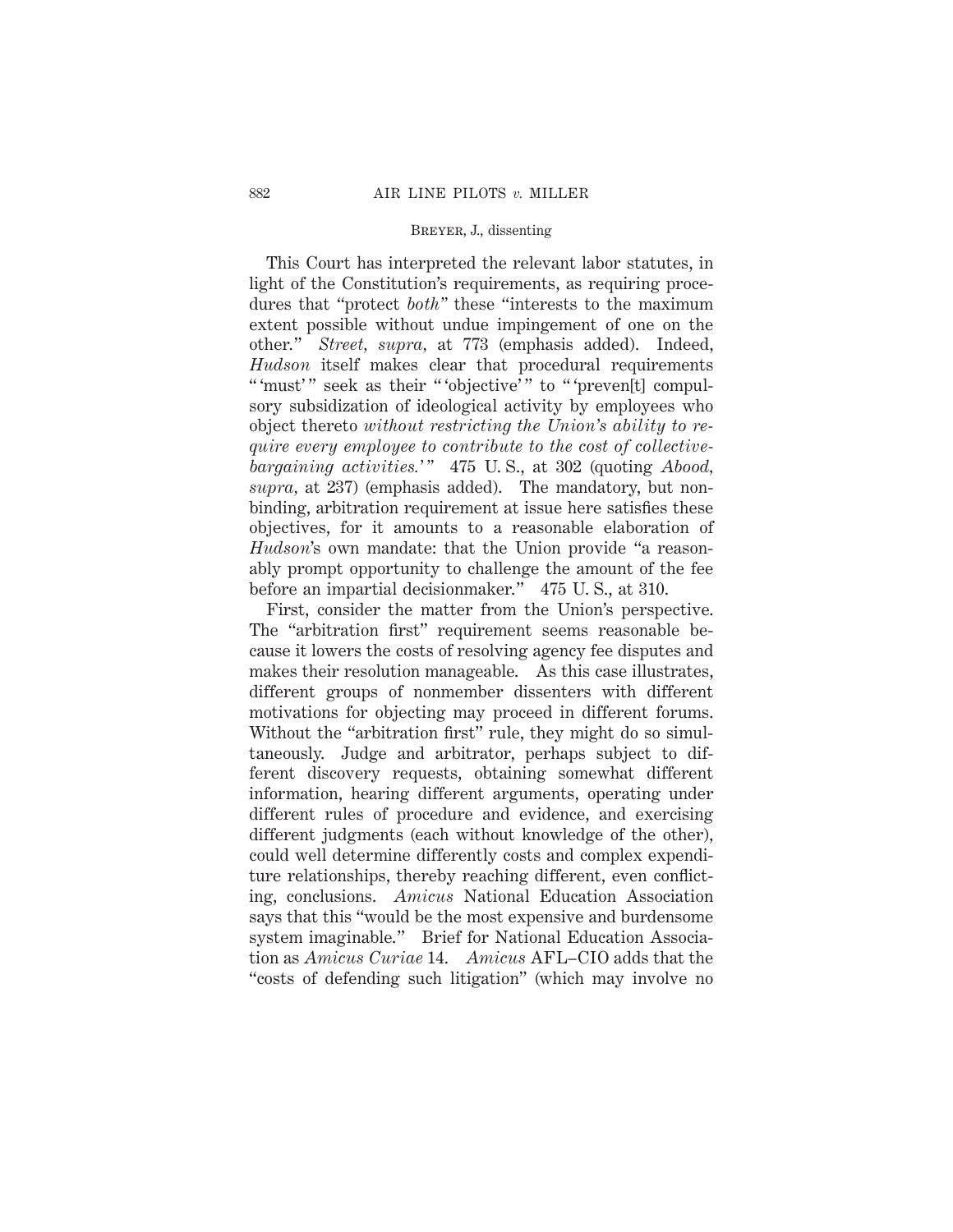more than \$50 or so for any individual dissenter, see Tr. of Oral Arg. 10) "can easily consume the union's agency fee receipts." Brief for AFL–CIO as *Amicus Curiae* 14, n. 5. The Court itself recognizes as "[g]enuine" the Union's "concern" about defending "its fee calculation simultaneously in judicial and arbitral fora." *Ante,* at 878, 879.

Second, consider the matter from the perspective of the dissenting employee. The Court's decision, rejecting the Union's rule, may help to protect the ideological interests of a few of those employees, but only a few, and then in a way that does *not* offset the corresponding harm caused the Union. That is because "arbitration first" does not mean serious delay, for the arbitration must begin promptly and proceed expeditiously. See *Hudson, supra,* at 307. Moreover, nonbinding arbitration may resolve the dispute to the satisfaction of some dissenting employees, perhaps those whose objections rest less upon ideology and more upon a desire to minimize the fee they must pay. See *Gilpin* v. *AFSCME,* 875 F. 2d 1310, 1313 (CA7 1989) (noting that many objectors are "free riders" seeking representation at the lowest cost possible); *Weaver* v. *University of Cincinnati,* 970 F. 2d 1523, 1530 (CA6 1992) (same); *Kidwell* v. *Transportation Comm. Int'l Union,* 946 F. 2d 283, 304–306 (CA4 1991) (same).

Nor will trying arbitration first prejudice the cause of the remaining unsatisfied objectors. The nonbinding arbitration process may deprive objectors of their money for a brief additional time, but the disputed fees must remain unspent in escrow during the arbitration proceedings. *Hudson, supra,* at 305, 310. Nonbinding arbitration also leaves the objectors free to press their claims in a later court action if the arbitration's result leaves them dissatisfied. And, as the Union conceded at oral argument, the judge in that later action, though informed by the arbitrator's decision, would not accord it any special legal weight. Tr. of Oral Arg. 16, 20–21; see also *Hudson, supra,* at 308, n. 21 ("arbitrator's decision would not receive preclusive effect in any subse-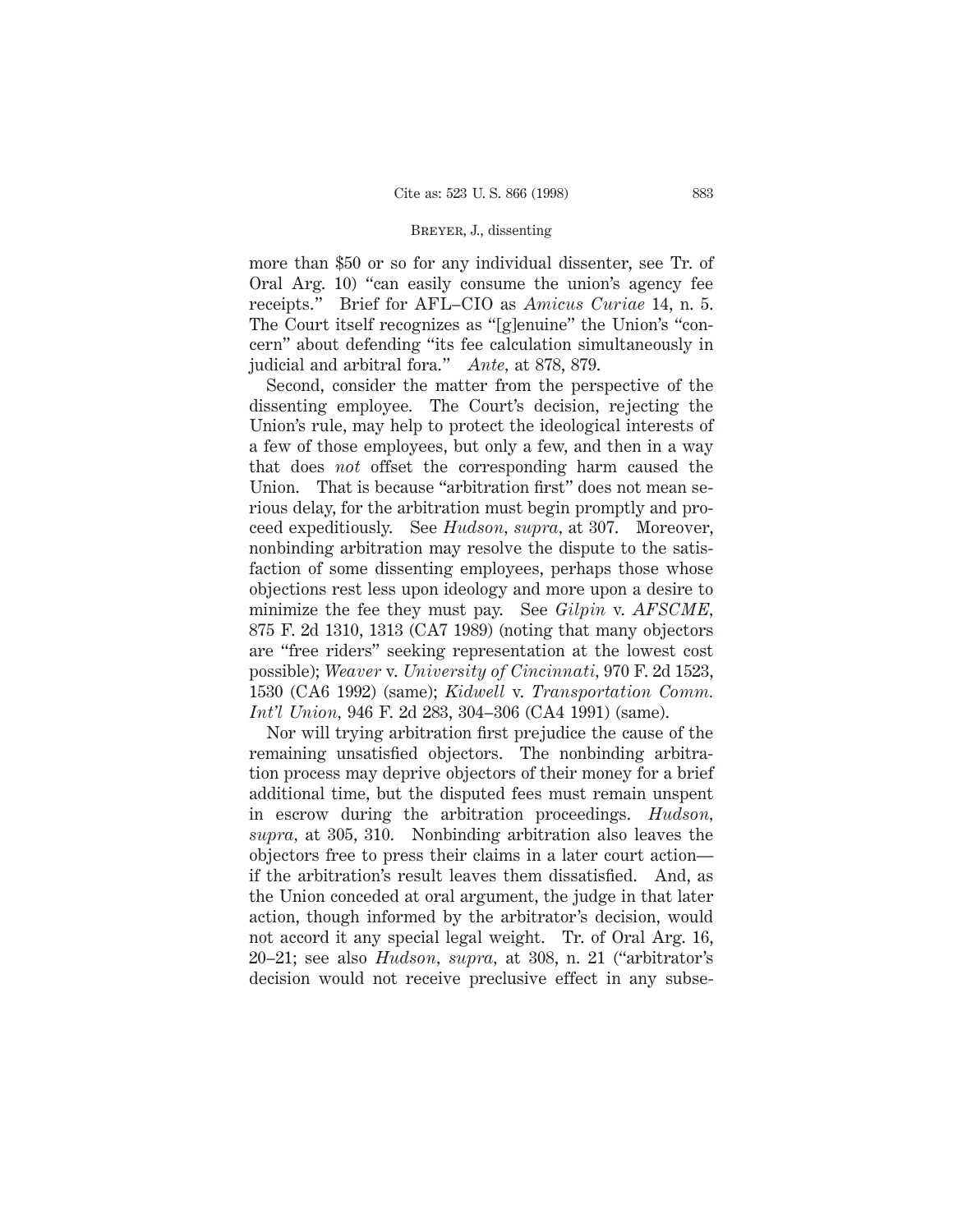quent § 1983 action"). Cf. *Skidmore* v. *Swift & Co.,* 323 U. S. 134, 140 (1944) (administrative agency, through its interpretations, may have the "power to persuade, if lacking power to control"). In other words, the objecting dissenter, though briefly delayed, could proceed in court and on a clean slate. See Hensler, Court-Ordered Arbitration: An Alternative View, U. Chi. Legal Forum 399, 401 (1990) (describing differences between mandatory *non*-binding arbitration over agency fee calculations, and traditional mandatory *binding* arbitration).

From the courts' perspective too, nonbinding arbitration can prove helpful. Insofar as it settles matters to the parties' satisfaction, it avoids unnecessary, perhaps timeconsuming, judicial investigation of highly complex union accounts and expense allocations. Cf. *Allen,* 373 U. S., at 122 (describing difficulties surrounding "judicially administered relief" for agency fee objectors, as compared with "internal union remedy"); *Abood,* 431 U. S., at 240 (same).

The upshot is that the "arbitration first" rule "prevent[s] compulsory subsidization of ideological activity" without unduly "restricting the Union's ability" to collect a legitimate agency fee. Consequently, neither the First Amendment, nor any statute, as interpreted by this Court, prohibits the Union's insistence upon that rule.

I fear that the majority is led to a different conclusion through use of analogies that, in my view, do not govern the circumstances before us. First, the Court analogizes the arbitration at issue here to binding arbitration often found in contracts, including labor contracts, where arbitration is legally anchored in the consent of the parties. *Ante,* at 876. But "consent" is not relevant to the legal justification for the "arbitration first" rule before us. Rather, that rule finds its legal anchor in the Union's legal authority (indeed, obligation) under *Hudson* to impose internal procedures that permit collection of agency fees, without undue infringement of objectors' constitutional rights. I have explained above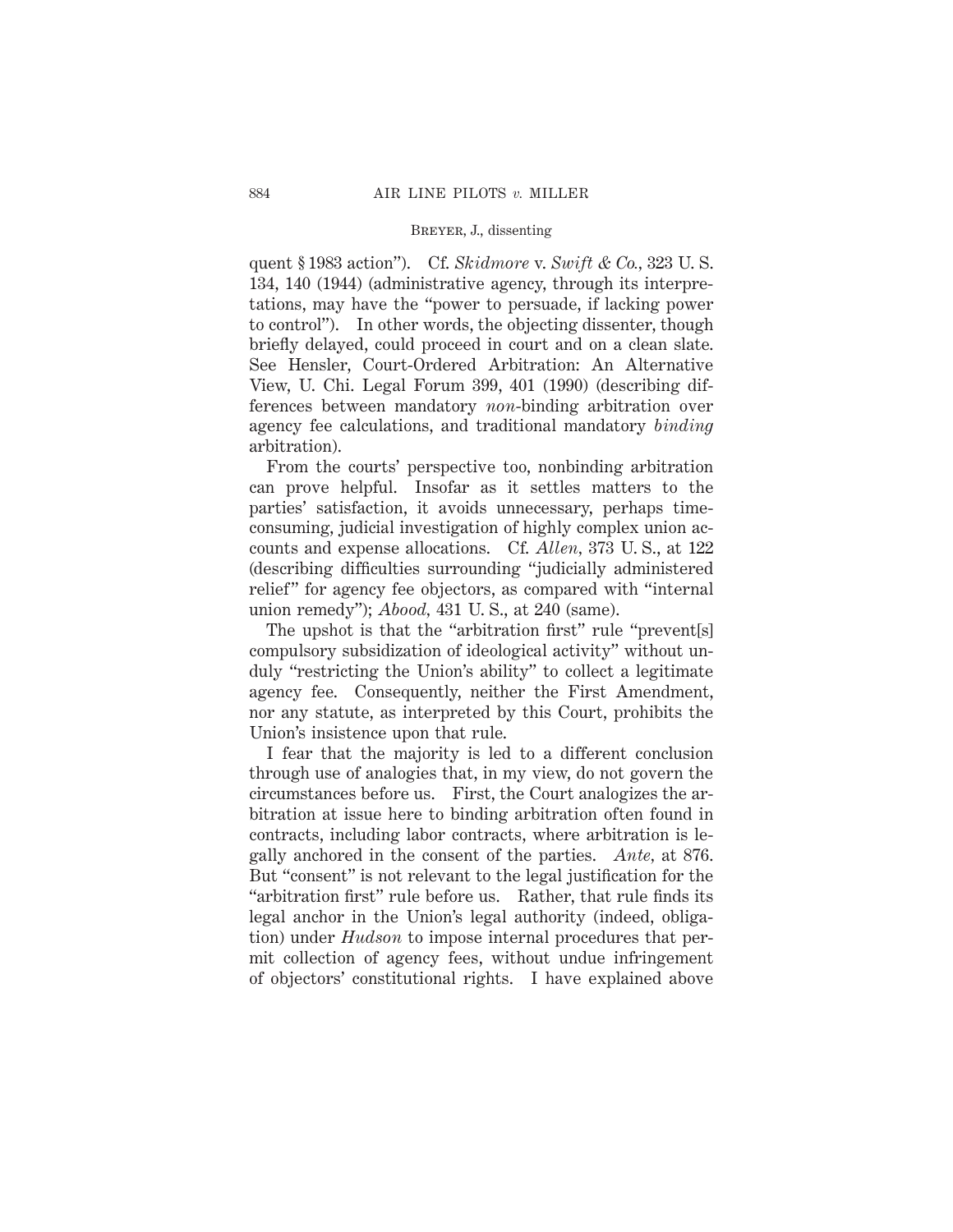why the rule at issue here satisfies *Hudson*'s requirements. If one needs an analogy, I would find it, not in consensual arbitration, but in court rules that require parties to try nonbinding arbitration before they pursue a case in court. See, *e. g.,* 28 U. S. C. §§ 651–658 (authorizing district courts to refer certain types of civil actions to arbitration); Alternative Dispute Resolution, Local Rules 2–3, 4–2 (ND Cal. 1998); see also B. Meierhoefer, Federal Judicial Center, Court-Annexed Arbitration in Ten District Courts (1990).

Second, the Court describes the Union's proposed "arbitration first" rule as an "extension of the discretionary exhaustion-of-remedies doctrine." *Ante,* at 875. But whether that particular doctrine offers legal justification in this case is beside the point. The "arbitration first" rule amounts to an elaboration of the obligations set forth in *Hudson.* Those obligations rested upon the substantive law that permits collection of agency fees interpreted in light of the competing demands of the First Amendment. *Hudson* decided that this law required the courts to craft a mandatory, nonbinding mechanism for speedy dispute resolution. Exhaustion principles did not prevent the Court from doing so. Why then should those principles prevent the Court from elaborating upon *Hudson*'s requirements, by permitting a union to impose a reasonable "arbitration first" rule of the kind before us?

I note one additional matter. The Court's opinion refers to the "pilots . . . proceed[ing] at once in federal court." *Ante,* at 869. The Court does not decide, however, whether a federal court can await the conclusion of an expeditious arbitration before it proceeds, for example, with discovery. *Ante,* at 879, n. 6. Should it await arbitration's conclusion, the court would be able to take advantage of any settlement or narrowing of issues that the nonmandatory arbitration proceeding produced. Doing so would alleviate many of the concerns that I have expressed in this opinion. See *supra,* at 882–884.